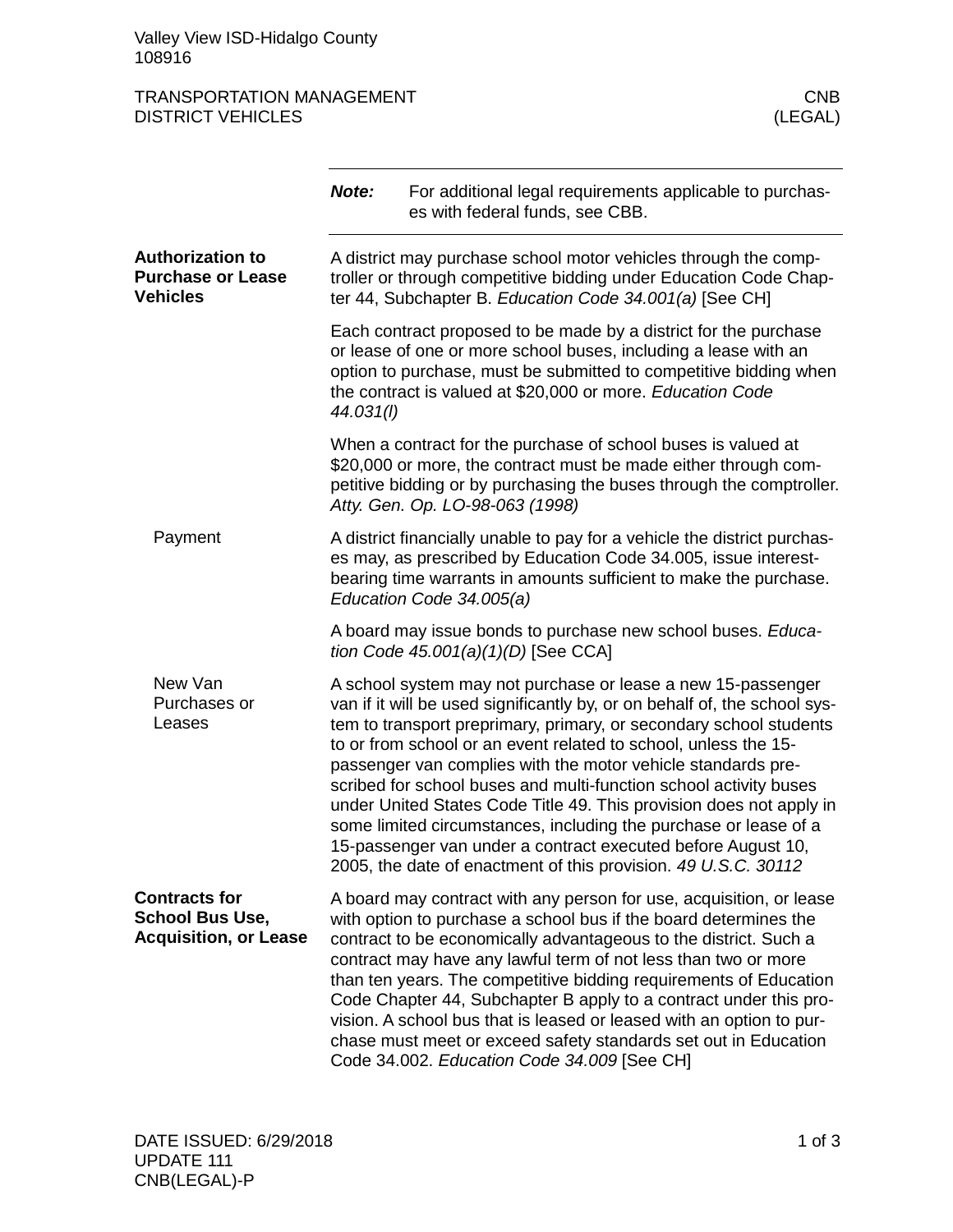| Valley View ISD-Hidalgo County<br>108916                     |                                                                                                                                                                                                                                                                                                                                                                                                                                                                                 |
|--------------------------------------------------------------|---------------------------------------------------------------------------------------------------------------------------------------------------------------------------------------------------------------------------------------------------------------------------------------------------------------------------------------------------------------------------------------------------------------------------------------------------------------------------------|
| <b>TRANSPORTATION MANAGEMENT</b><br><b>DISTRICT VEHICLES</b> | <b>CNB</b><br>(LEGAL)                                                                                                                                                                                                                                                                                                                                                                                                                                                           |
| <b>Registration</b>                                          | District-owned vehicles used exclusively in the service of a district<br>are exempt from the state registration fee. The Department of Mo-<br>tor Vehicles (DMV) must approve an application for registration be-<br>fore exempt license plates are issued. Transp. Code 502.451, .453                                                                                                                                                                                          |
| <b>Identification</b>                                        | The DMV may not issue exempt license plates unless the applicant<br>for registration certifies in writing that the name of a district is print-<br>ed on each side of the vehicle, in letters that are at least two inches<br>high or in an emblem that is at least 100 square inches in size. The<br>letters or emblem must be of a color sufficiently different from the<br>body of the vehicle to be clearly legible from a distance of 100 feet.<br>Transp. Code 502.452(a) |
| <b>Maintenance</b>                                           | District vehicles are subject to inspection pursuant to Transporta-<br>tion Code Chapter 548.                                                                                                                                                                                                                                                                                                                                                                                   |
| <b>School Bus</b><br><b>Advertising</b>                      | The exterior of a school bus may not bear advertising or another<br>paid announcement directed at the public if the advertising or an-<br>nouncement distracts from the effectiveness of required safety-<br>warning equipment. A school bus that violates this provision or<br>rules adopted under this provision shall be placed out of service<br>until it complies. Transp. Code 547.701(d)                                                                                 |
| <b>Advertising Rules</b>                                     | A district may allow advertisements on school buses in accordance<br>with rules. The rules adopted by the Texas Department of Public<br>Safety (DPS) at 37 Administrative Code 14.61-14.65 apply to all<br>school buses used to transport preprimary, primary, and secondary<br>public school students. 37 TAC 14.61                                                                                                                                                            |
| "Advertisement"                                              | For purposes of this policy, "advertisement" means any communi-<br>cation brought to the attention of the public by paid announcement<br>or in return for public recognition in connection with an event or of-<br>fer or sale of a product or service, except for a single-line listing of<br>a district name and/or school or manufacturer logo approved by<br>DPS. 37 TAC 14.1(1)                                                                                            |
| Material and<br>Location                                     | Advertisements must be of a material and in a location specified in<br>the rules. 37 TAC 14.62-.64                                                                                                                                                                                                                                                                                                                                                                              |
| <b>Annual Notice</b>                                         | By September 1 of each year, districts involved in an advertising<br>program shall provide the School Bus Transportation Program at<br>DPS written notification of the number of buses operated by or for<br>the district that display exterior advertising or another paid an-<br>nouncement. 37 TAC 14.65(a)(1), (b)                                                                                                                                                          |
| Delivery of Notice                                           | Notices to DPS shall be delivered by facsimile at (512) 424-2238,<br>electronic mail at sbt@txdps.state.tx.us, or mailed to School Bus<br>Transportation, Texas Department of Public Safety, P.O. Box 4087,<br>Austin, TX 78773-0525. 37 TAC 14.65(d)                                                                                                                                                                                                                           |